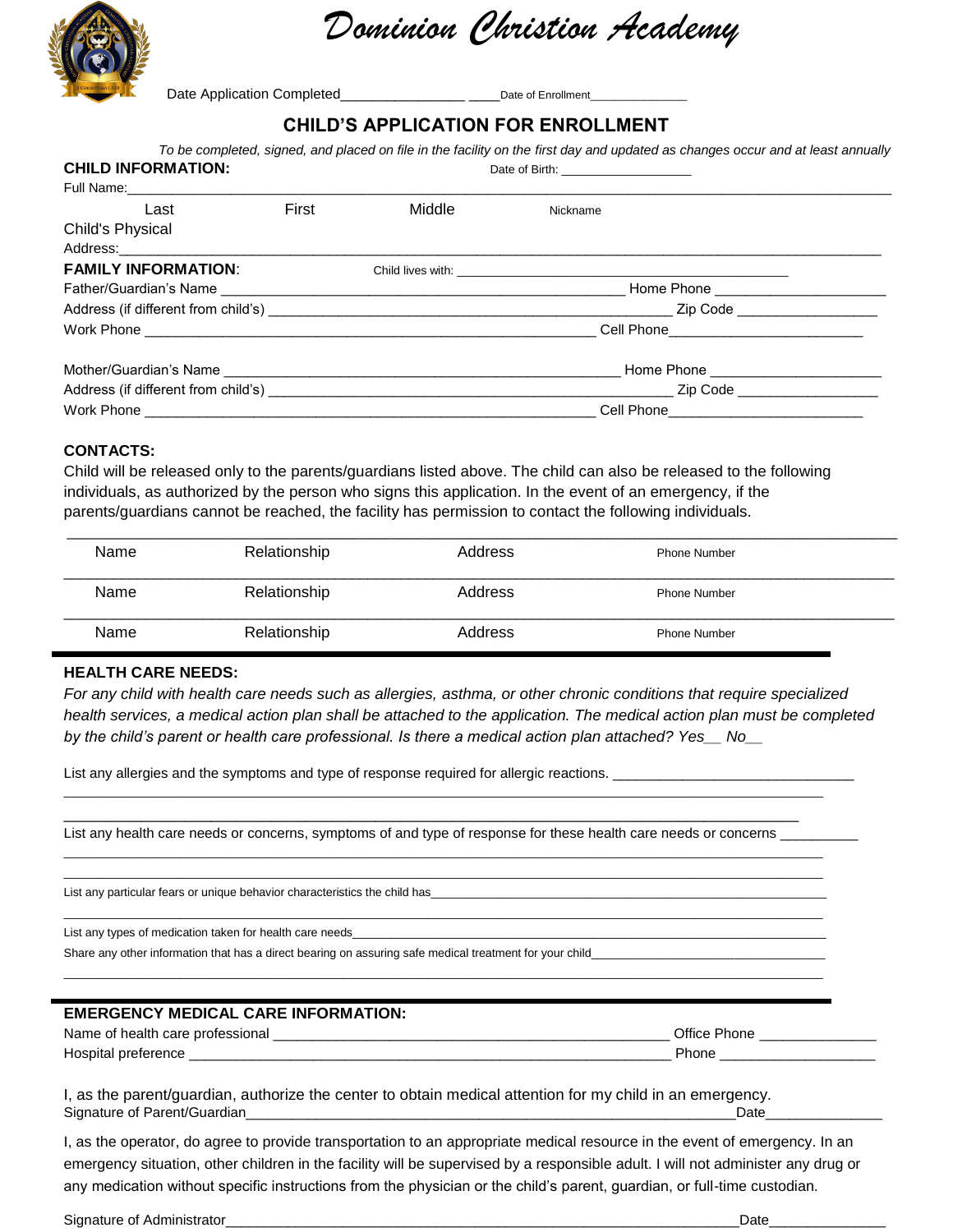

*Dominion Christion Academy* 

## **Transportation Permission**

| A. Parent and Child Information                                                                      |                                  |  |                                |                              |  |
|------------------------------------------------------------------------------------------------------|----------------------------------|--|--------------------------------|------------------------------|--|
| Name of Parent                                                                                       |                                  |  | Telephone Number - Primary     |                              |  |
| Name of Child<br>$\Box$ Picture attached                                                             |                                  |  | elephone Number - Secondary    |                              |  |
| <b>B. Emergency Contact Information (non-parent)</b>                                                 |                                  |  |                                |                              |  |
| Name                                                                                                 |                                  |  | <b>Telephone Number</b>        |                              |  |
| <b>C. Departure and Return Times</b>                                                                 |                                  |  |                                |                              |  |
| Departure Time                                                                                       | <b>Arrival Time</b>              |  | <b>Return Time</b>             |                              |  |
| <b>D. Authorized Destinations</b>                                                                    |                                  |  |                                |                              |  |
| Child transported from                                                                               |                                  |  | Child transported to           |                              |  |
| <b>E. Parent Signature and Other</b>                                                                 |                                  |  |                                |                              |  |
| Person receiving child, if applicable                                                                | $\Box$ On application            |  | Method of Travel               |                              |  |
| Permission to transport is valid from [give date] to [give date].<br>From<br>To                      | (up to 12 months)                |  | <b>Transportation Provider</b> |                              |  |
| Signature of Parent or Guardian                                                                      |                                  |  | Date                           |                              |  |
| NC Division of Child Development<br>and Early Education                                              | <b>Transportation Permission</b> |  |                                |                              |  |
| A. Parent and Child Information                                                                      |                                  |  |                                |                              |  |
| Name of Parent                                                                                       |                                  |  | Telephone Number - Primary     |                              |  |
| Name of Child                                                                                        | □ Picture attached               |  |                                | Telephone Number - Secondary |  |
| <b>B. Emergency Contact Information (non-parent)</b>                                                 |                                  |  |                                |                              |  |
| Name                                                                                                 |                                  |  | Telephone Number               |                              |  |
| <b>C. Departure and Return Times</b>                                                                 |                                  |  |                                |                              |  |
| Departure Time                                                                                       | <b>Arrival Time</b>              |  |                                | <b>Return Time</b>           |  |
| <b>D. Authorized Destinations</b>                                                                    |                                  |  |                                |                              |  |
| Child transported from                                                                               |                                  |  | Child transported to           |                              |  |
| <b>E. Parent Signature and Other</b>                                                                 |                                  |  |                                |                              |  |
| Person receiving child, if applicable                                                                | $\Box$ On application            |  | Method of Travel               |                              |  |
| Permission to transport is valid from [give date] to [give date].<br>(up to 12 months)<br>From<br>To |                                  |  | <b>Transportation Provider</b> |                              |  |
| Signature of Parent or Guardian                                                                      |                                  |  | Date                           |                              |  |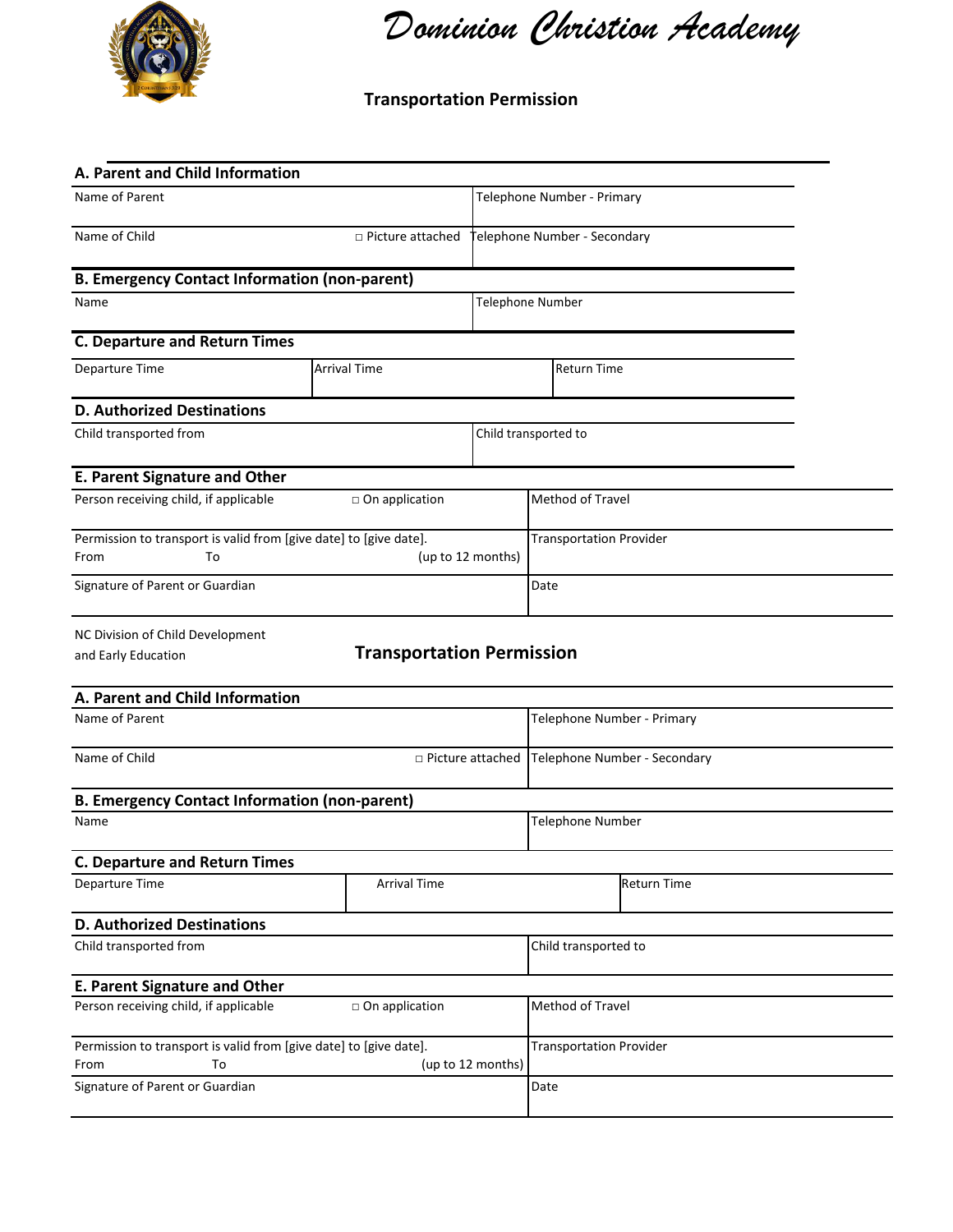

*Dominion Christion Academy* 

# Children Medical Report

| Name of Parent or Guardian<br>Name of Parent or Guardian                                                                                                                                                                                                                                                                                                                                                                 |
|--------------------------------------------------------------------------------------------------------------------------------------------------------------------------------------------------------------------------------------------------------------------------------------------------------------------------------------------------------------------------------------------------------------------------|
|                                                                                                                                                                                                                                                                                                                                                                                                                          |
| Address of Parent of Guardian experience and the contract of the contract of the contract of the contract of the contract of the contract of the contract of the contract of the contract of the contract of the contract of t                                                                                                                                                                                           |
|                                                                                                                                                                                                                                                                                                                                                                                                                          |
| A. Medical History (May be completed by parent)                                                                                                                                                                                                                                                                                                                                                                          |
| 1. Is child allergic to anything? No Yes If yes, what?                                                                                                                                                                                                                                                                                                                                                                   |
| 2. Is child currently under a doctor's care? No Yes If yes, for what reason?                                                                                                                                                                                                                                                                                                                                             |
|                                                                                                                                                                                                                                                                                                                                                                                                                          |
| 3. Is the child on any continuous medication? No Yes If yes, what?                                                                                                                                                                                                                                                                                                                                                       |
| 4. Any previous hospitalizations or operations? No Yes If yes, when and for what?                                                                                                                                                                                                                                                                                                                                        |
| 5. Any history of significant previous diseases or recurrent illness? No Yes ; diabetes No Yes ;<br>convulsions No Yes ; heart trouble No Yes ; asthma No Yes<br>If others, what/when?                                                                                                                                                                                                                                   |
|                                                                                                                                                                                                                                                                                                                                                                                                                          |
| 6. Does the child have any physical disabilities: No Yes If yes, please describe:<br>Any mental disabilities? No Yes If yes, please describe:<br><b>Signature of Parent or Guardian</b><br>Date have been a set of the set of the set of the set of the set of the set of the set of the set of the set of the set of the set of the set of the set of the set of the set of the set of the set of the set of the set of |
| <b>B. Physical Examination:</b> This examination must be completed and signed by a licensed physician, his authorized<br>agent currently approved by the N. C. Board of Medical Examiners (or a comparable board from bordering<br>states), a certified nurse practitioner, or a public health nurse meeting DHHS standards for EPSDT program.                                                                           |
| Height_________% Weight_________%                                                                                                                                                                                                                                                                                                                                                                                        |
|                                                                                                                                                                                                                                                                                                                                                                                                                          |
| Hearing Results of Tuberculin Test, if<br><u> 1989 - Johann Stoff, Amerikaansk politiker (d. 1989)</u>                                                                                                                                                                                                                                                                                                                   |

**Signature of authorized examiner/title Phone #**